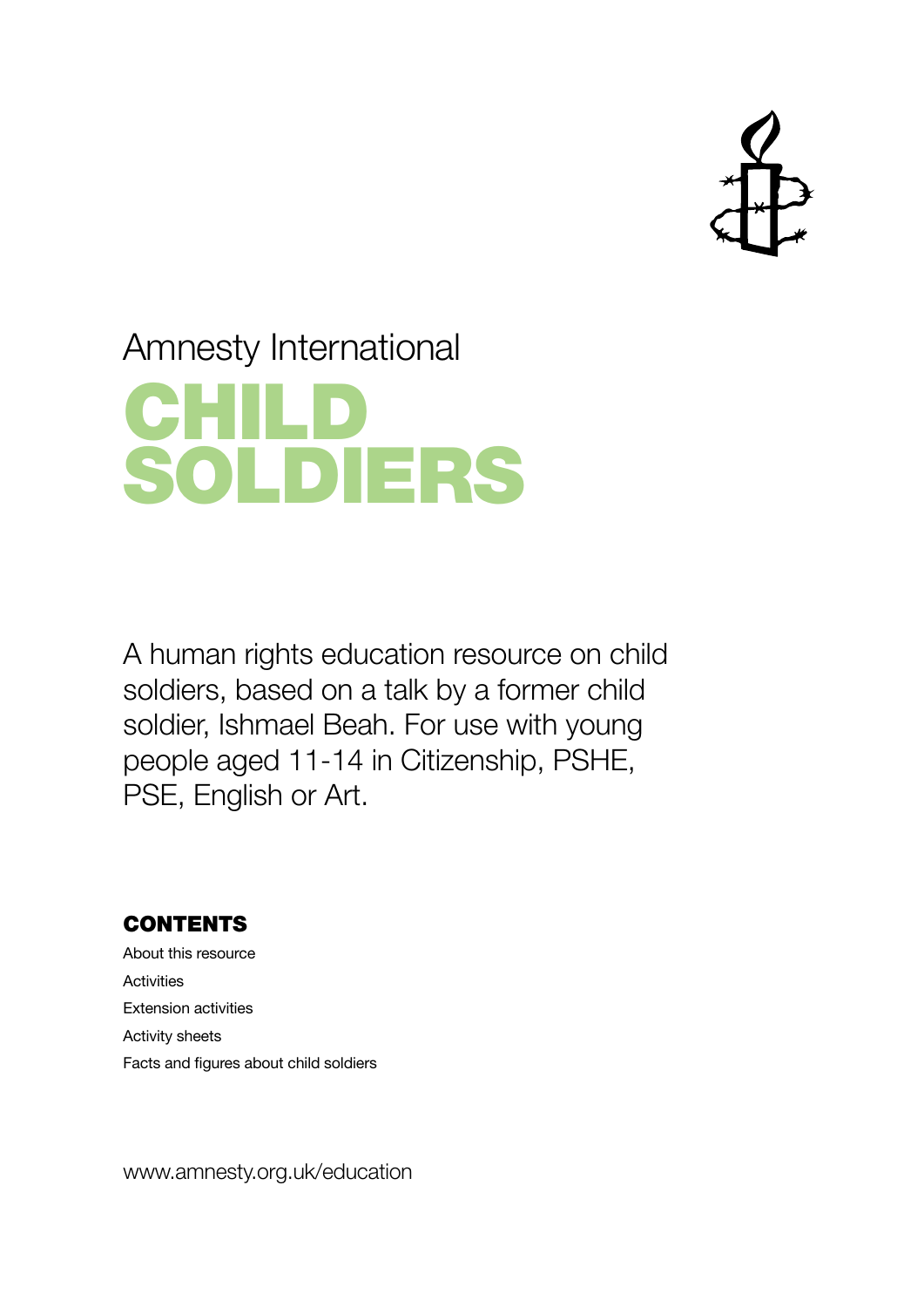# ABOUT THIS RESOUR

Ishmael Beah's book *A Long Way Gone: Memoirs of a Boy Soldier* tells the story of his life in Sierra Leone as a child soldier. He tells how, at the age of 12, he fled from attacking rebels. He describes how his homeland became unrecognisable through violence. By 13, he had been picked up by the government army and under its coercive tactics, including the use of drugs, he found himself capable of committing terrible acts. When he was 15 he was taken to a UNI CEF rehabilitation centre for child soldiers in Freetown. He discovered that almost all family had been killed in the conflict. When he was 16 the civil war hit Freetown. Ishmael Beah fled as a refugee to Guinea and eventually to the United States, where an American family adopted him. His story illustrates the atrocities of war and its impact on children, especially child soldiers.

In January 2008 Ishmael Beah spoke to local school students at Amnesty International's Human Rights Action Centre in London about his life and book. Afterwards, the students questioned him about his experiences.

## The lesson plan

This lesson plan uses Ishmael Beah's first hand account of life as a child soldier to encourage pupils to expand their understanding beyond themselves: to think globally and to think about human rights. It is designed for use with film clips from Ishmael Beah's session at the Human Rights Action Centre. www.amnesty.org.uk/childsoldier

The lesson plan is for use with young people aged between 11 and 14, but it may be possible to adapt some activities to an older age group.

The activities can be used in a stand-alone lesson in Citizenship, P SHE, P SE or in an interdisciplinary project in English or Art to encourage students to make connections between different areas of learning. The activities enable young people to learn independently and as part of a group, and to apply their learning in new contexts.

Extension activities, which can be used as homework, or in additional lessons, are presented to allow students to develop independent study skills and their knowledge of the subject.

## Learning objectives

To give students:

- empathy with issues facing children who are engaged in war
- empathy with children who have fled their homes owing to war
- awareness of the impact of war on children
- an introduction to human rights

## **Sensitivity**

The lesson has been designed for use with children who have not been affected by war. Some of the issues raised in the lesson, and the talk by Ishmael Beah, may evoke traumatic responses from children who have been affected by war, or who have had to seek asylum. Teachers should be aware of the difficult emotions this lesson may arouse in such children.

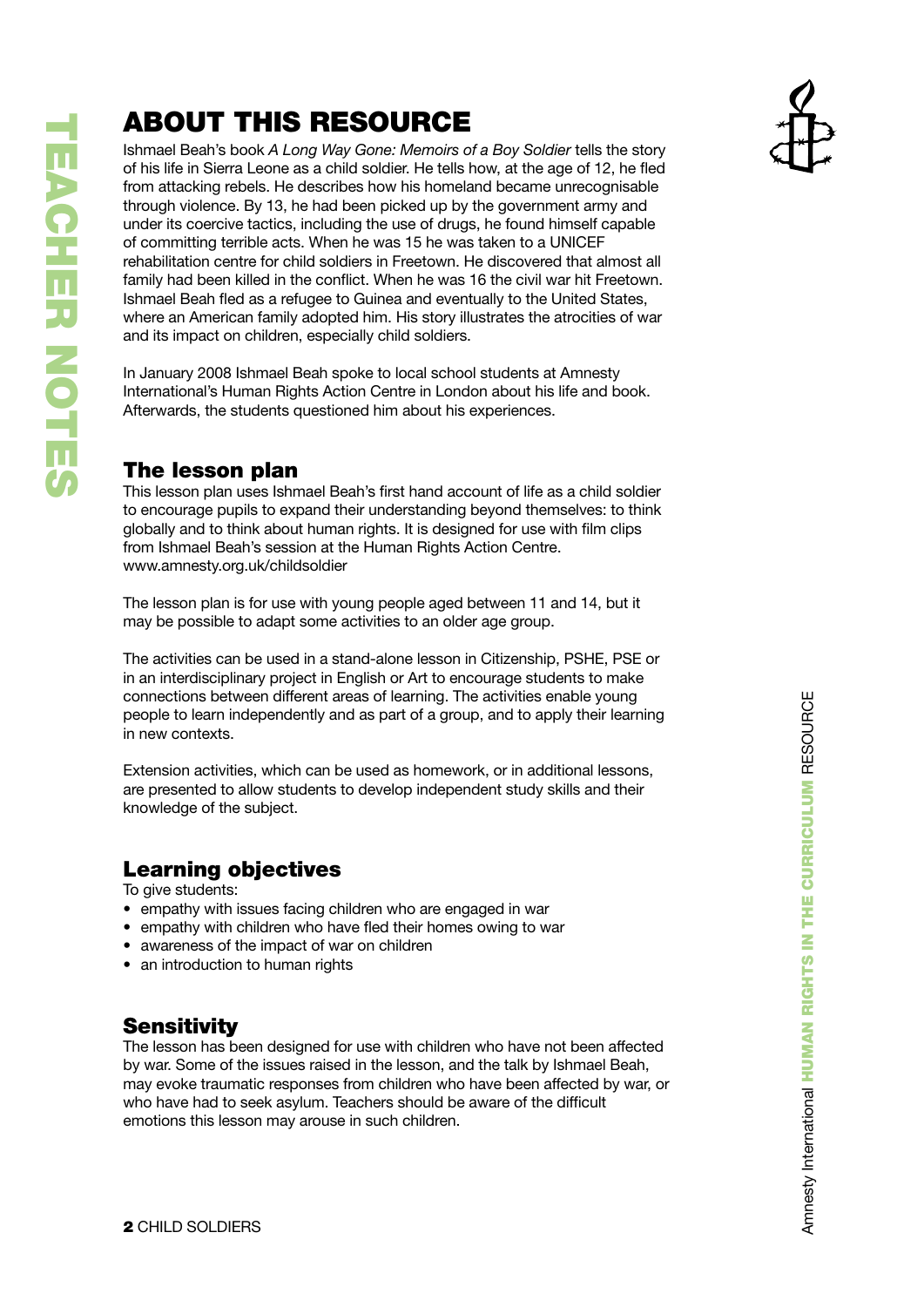## **Resources**

For the main lesson, you will need:

• a world map

• film clips of Ishmael Beah: *Ishmael's story, Child soldiers in war* and Pictures of his past.

For Extension Activity 1 you will need copies of Activity Sheets 1 and 2 – one of each for each student or group of students.

For Extension Activity 2 you will need copies of Activity Sheet 3 – one for each student or group of students.

## Further information

#### **www.child-soldiers.org**

Coalition to Stop the Use of Child Soldiers website with up-to-date information, statistics and actions

#### **www.alongwaygone.com/**

Website promoting Ishmael Beah's book, *A Long Way Gone*

#### **www.youtube.com/watch?v=5K4yhPSQEzo**

An interview with Ishmael Beah

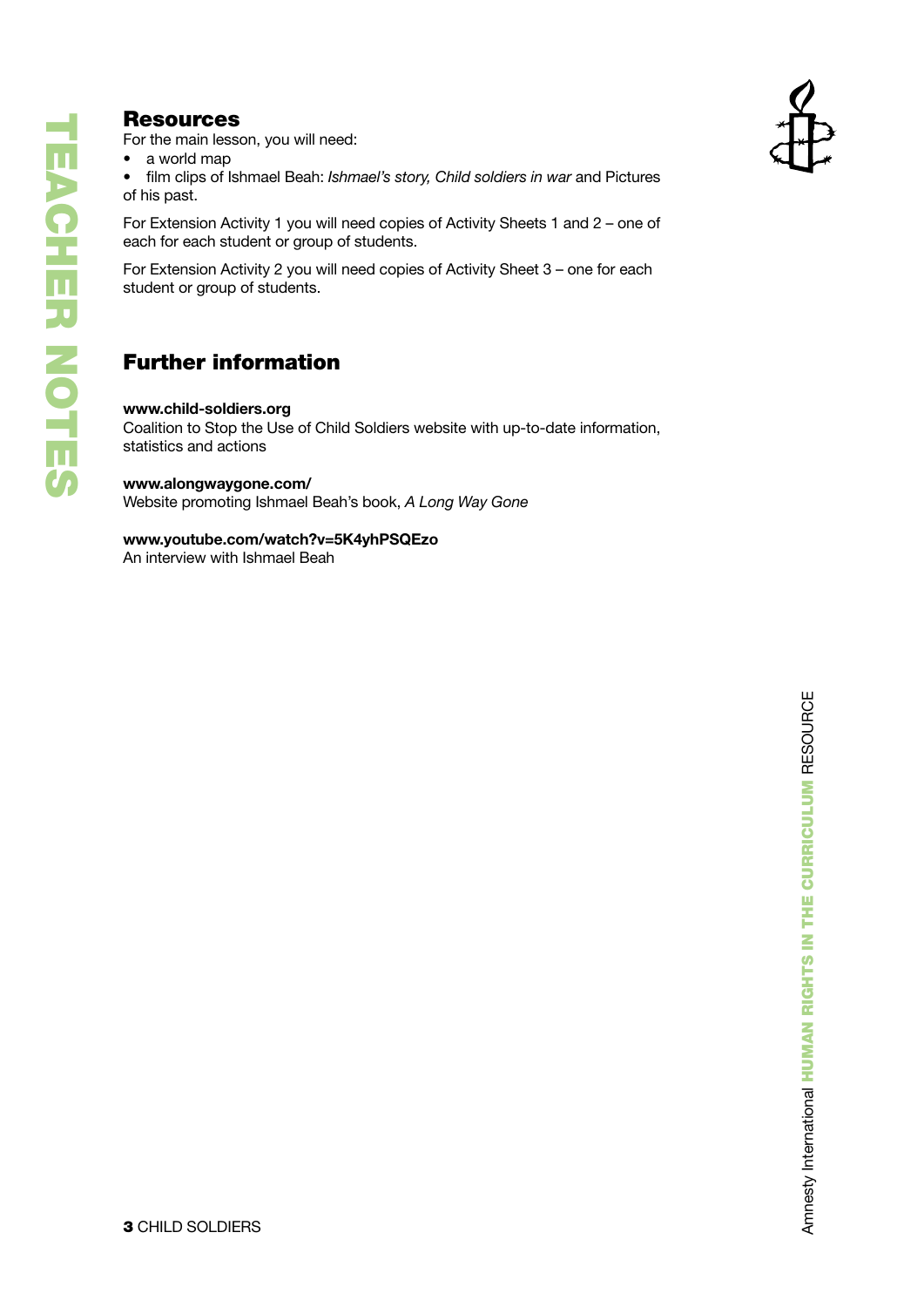# Activity 1 (5 minutes) WAR AND CHILDREN



Aim: To introduce the existence of child soldiers and its extent worldwide

Ask the class what they think about when they hear the word WAR. Write their suggestions on the board. They may say: guns, violence, death, soldiers, armies, tanks, bombs, killing. If they do not contribute the words 'child soldiers', prompt them to do so.

Emphasise that we may not think of child soldiers, because they are not part of the usual imagery we receive about war through films or the media. Explain that an estimated 250,000 to 300,000 child soldiers are engaged in conflict at present, in 19 countries worldwide. These children live in very difficult and disturbing conditions, and are often trained to kill and maim from the age of 12.

Using a world map and the information given in the Facts and Figures sheet, identify the countries where children are engaged as soldiers.

Tell the class that in this lesson they will be looking at what being a child soldier means from the perspective of one former child soldier. Ishmael Beah was a child soldier in Sierra Leone and he has written a book about his experiences. Warn them that because of the nature of his experiences, they may find some of the facts disturbing or upsetting .

## Activity 2 (10 minutes) ISHMAEL'S STORY: EXPERIENCES OF WA R

Aim: To gain an understanding of the real experiences of being a child soldier

Tell the class they will be watching Ishmael Beah talking about his early experiences of being a child soldier.

Play Clip 1: *Ishmael's story.*

Check with the class for initial reactions, and clear any initial questions.

Ask students, in small groups, to come up with a list of words that explain what Ishmael Beah has 'lost' through the war. The groups pool their suggestions. Record their words on the board. Ask how these experiences might have affected him and other child soldiers.

Ask the students if they think it is fair that children are used in war. Tell them that there are international laws and conventions that should protect children in war, but that in many instances these are ignored by governments.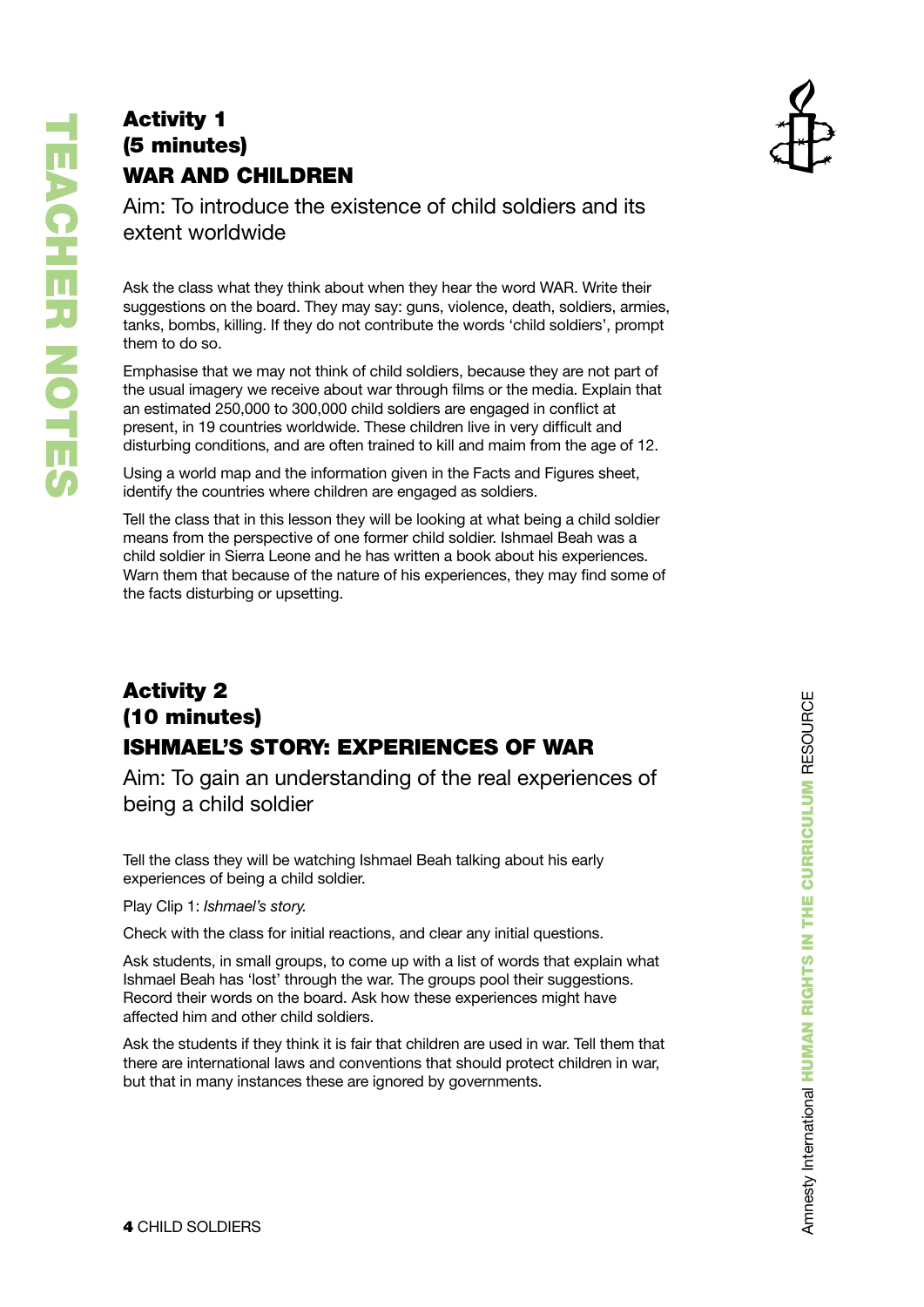## Activity 3 (15 minutes) CHILD SOLDIERS



Aim: To gain an insight into the reasons why children are used in war

Ask the students, working in pairs, to think about why children are so commonly used in war, and to record their ideas on a piece of paper. After five minutes tell them they will be watching another clip of Ishmael Beah where he answers this question.

Play Clip 2: *Child soldiers in war.*

After listening to the clip, check and clear any questions.

Ask the students to look at their list of words. Did Ishmael Beah mention any of these reasons? Remind the students that child soldiers are often recruited to fight in wars because they can easily be manipulated, may be vulnerable and have few choices.

## Activity 4 (20 minutes) CONSEQ UENCES OF WAR: FLEEIN G

Aim: To explore the impact of being a refugee child soldier

Tell the students they will be watching one final clip, which shows Ishmael Beah talking about one of the consequences of being a refugee and victim of war.

Play Clip 3: Pictures of his past.

Check the emotions of the students and clear any questions.

Ask the students if they can imagine what it must be like leaving all their belongings behind them as they flee their home. Ask them how they might feel having nothing that reminds them of their family or community.

Ask the students to imagine that they had to flee their home. Give them a few moments to think about this. Ask them to think of one thing they would like to take with them. Invite them to draw a picture of this item, and if they wish, to write a description of it below the picture.

Invite the students to display their pictures, and look at each other's work.

## Activity 5 (5 minutes)

Aim: To draw the lesson to a close

Ask students for their reactions to the lesson. Review the main learning points.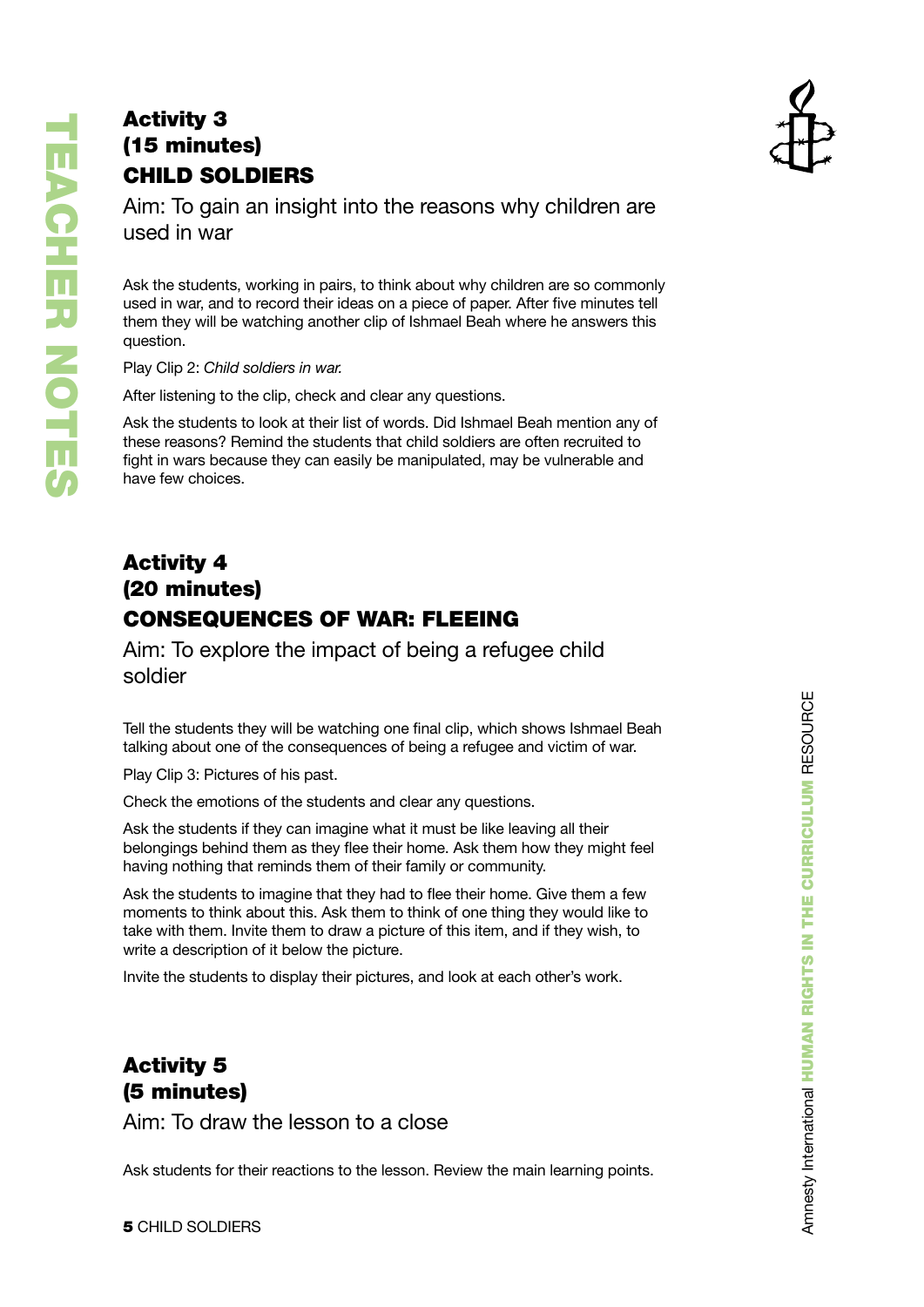## EXTENSION ACTIVITIES

### **Extension Activity 1**

Hand out Activity Sheets 1 and 2. Ask students to read the passage independently, in pairs or in small groups and answer the questions.

### **Extension Activity 2**

After listening to Ishmael Beah's experiences of war (Ishmael's story), and looking at the pictures on Activity Sheet 3, ask students to imagine that they are one of the child soldiers in Sierra Leone who has drawn one of these pictures. Tell them to write a diary for the day about which this picture was drawn.

### **Extension Activity 3**

Ask students to research one of the countries where armed conflict is currently taking place and where child soldiers are involved in the fighting.

### **Extension Activity 4**

Ishmael Beah was born and lived in Sierra Leone. The civil war in Sierra Leone is now over. Ask students to use the internet to research the war in Sierra Leone, documenting why and how it started, its impact and the situation in the country at the moment.

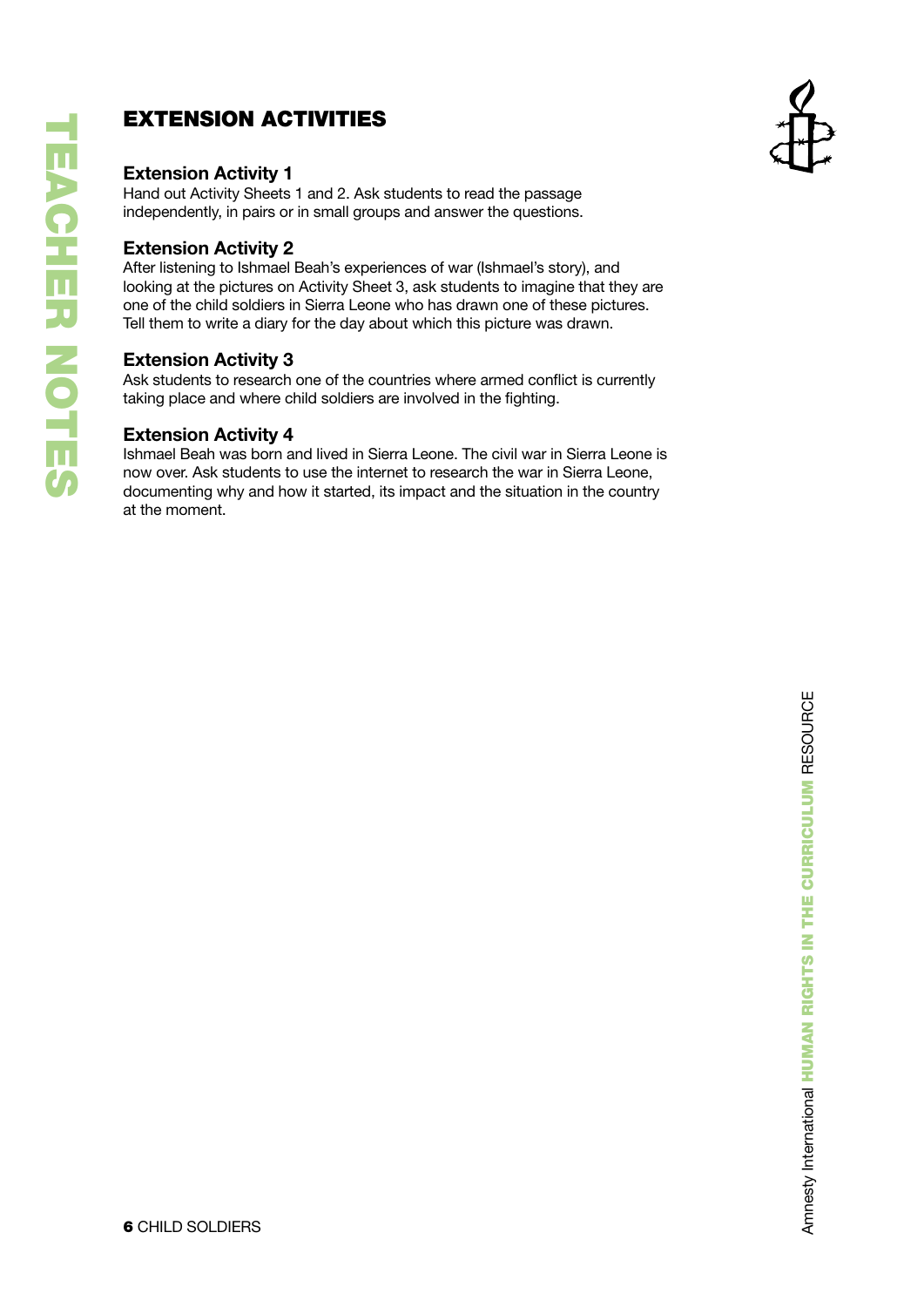# **ACTIVITY SHEET 1** CHILD SOLDIERS



Child soldiers are young people under 18, who fight in wars. It is impossible to know exactly how many child soldiers there are in the world, but experts suggest that there are between 250,000 and 300,000.

Research has shown that child soldiers have been used in armed conflict between 2004 and 2007 in: Afghanistan, Burundi, Central Africa Republic, Chad, Colombia, Côte d'Ivoire, Democratic Republic of Congo, India, Indonesia, Iraq, Israel and the Occupied Palestinian Territories, Myanmar, Nepal, the Philippines, Somalia, Sri Lanka, Sudan, Thailand and Uganda.

Children become soldiers for many different reasons. Sometimes they are forcibly recruited: they might be taken out of their schools or away from their villages. Others may join voluntarily, because they see the army as a 'safe place'. Some children join so that they will receive food, clothing and shelter. When a young person's family and friends are involved in the conflict, or have been killed, fighting can seem attractive.

Fighting has big effects on children. They can be wounded and permanently disabled, physically and psychologically. Witnessing violence can also be very traumatic. Child soldiers may suffer permanent psychological damage and need a lot of counselling and support after the conflict ends.

### **Questions**

1. On a blank map of the world (Activity Sheet 2), find, label and colour in all the countries that are mentioned in this article where child soldiers have been involved in conflict recently.

2. Why might children voluntarily join up to become soldiers? Write down any other examples you can think of, that are not mentioned in the article.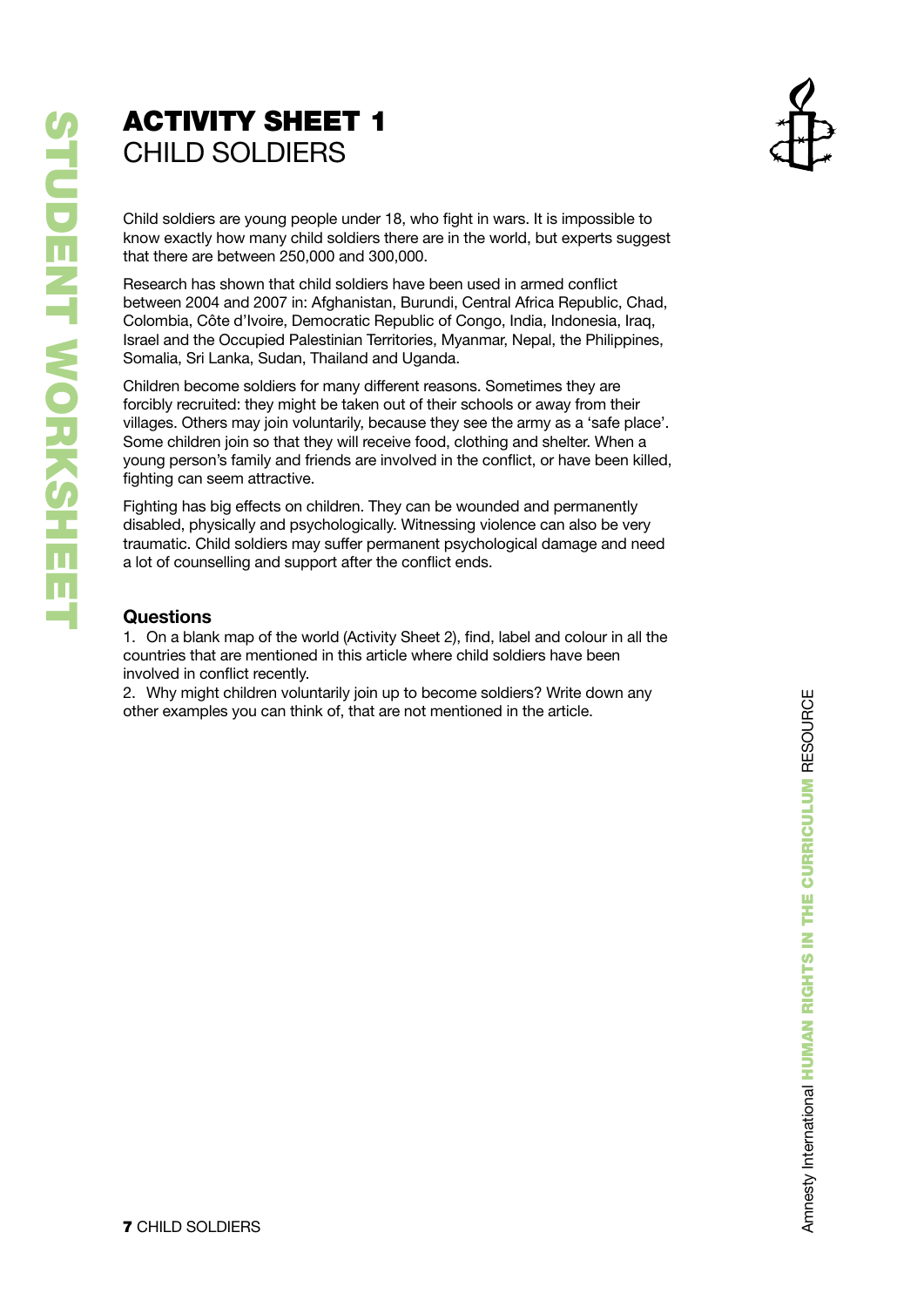# **ACTIVITY SHEET 2** CHILD SOLDIERS AROUND THE WORLD





**8** CHILD SOLDIERS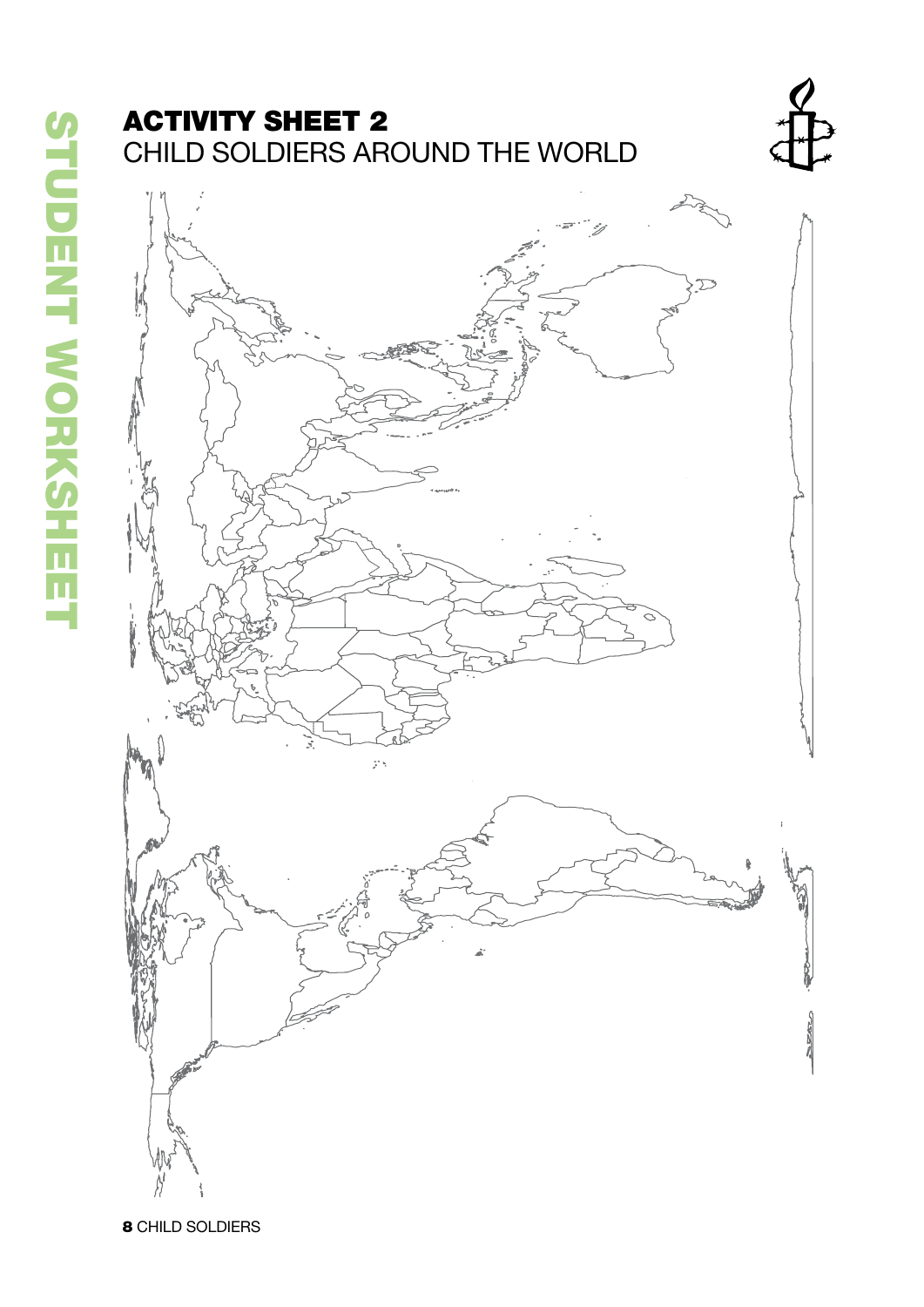# Extension Activity Sheet 3 DRAWING S BY CHILD SOLDIER S



Here are some pictures that were actually drawn by children in Sierra Leone to illustrate their experiences when they were child soldiers. Imagine that you were one of the children who drew one of these pictures. Write a diary of what happened to you on that day. Explain your picture. What are you thinking?



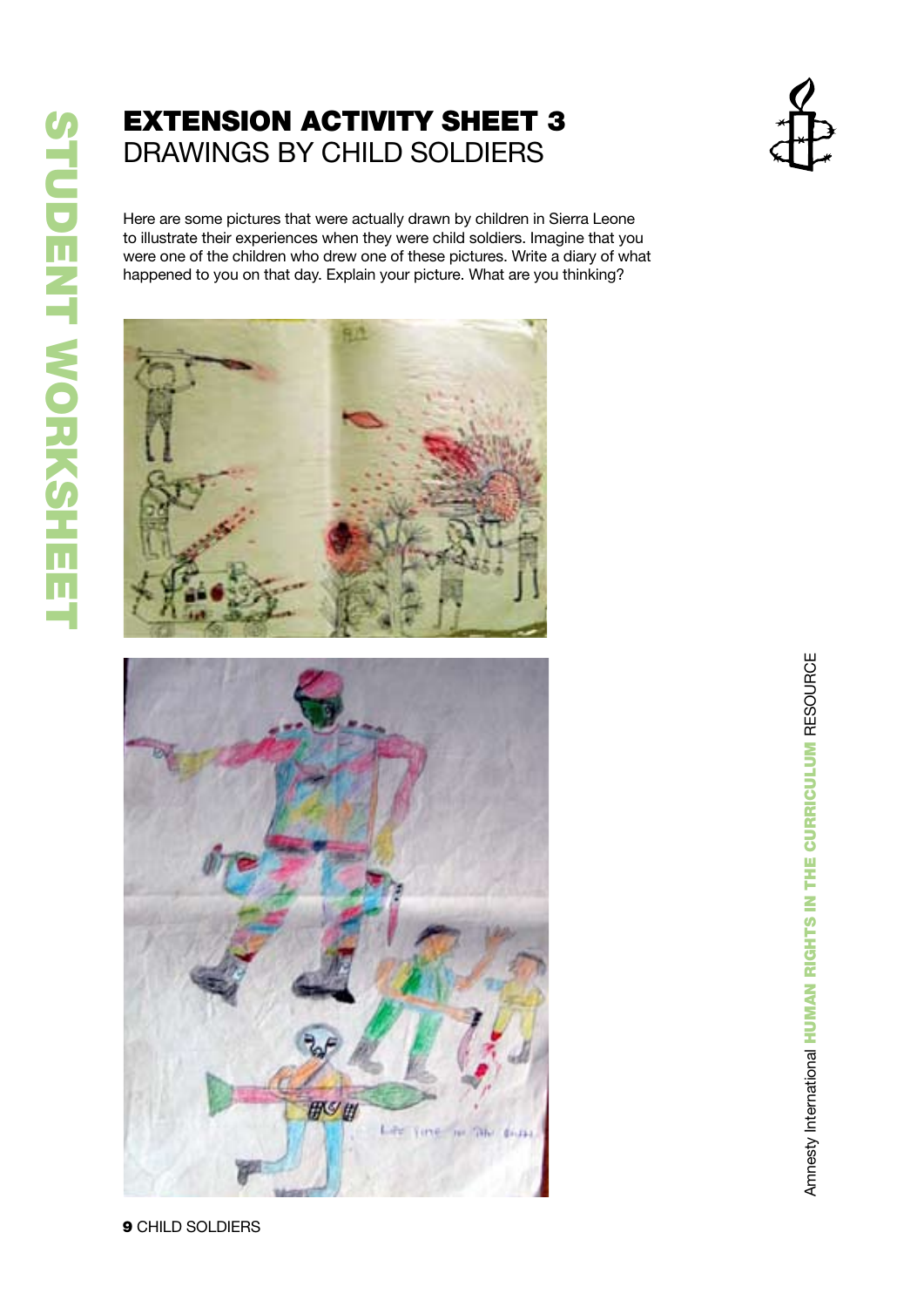# **EXTENSION ACTIVITY SHEET 3 CONTINUED** DRAWING S BY CHILD SOLDIER S





Amnesty International HUMAN RIGHTS IN THE CURRICULUM RESOURCE Amnesty International Human Rights in the Curriculum Resource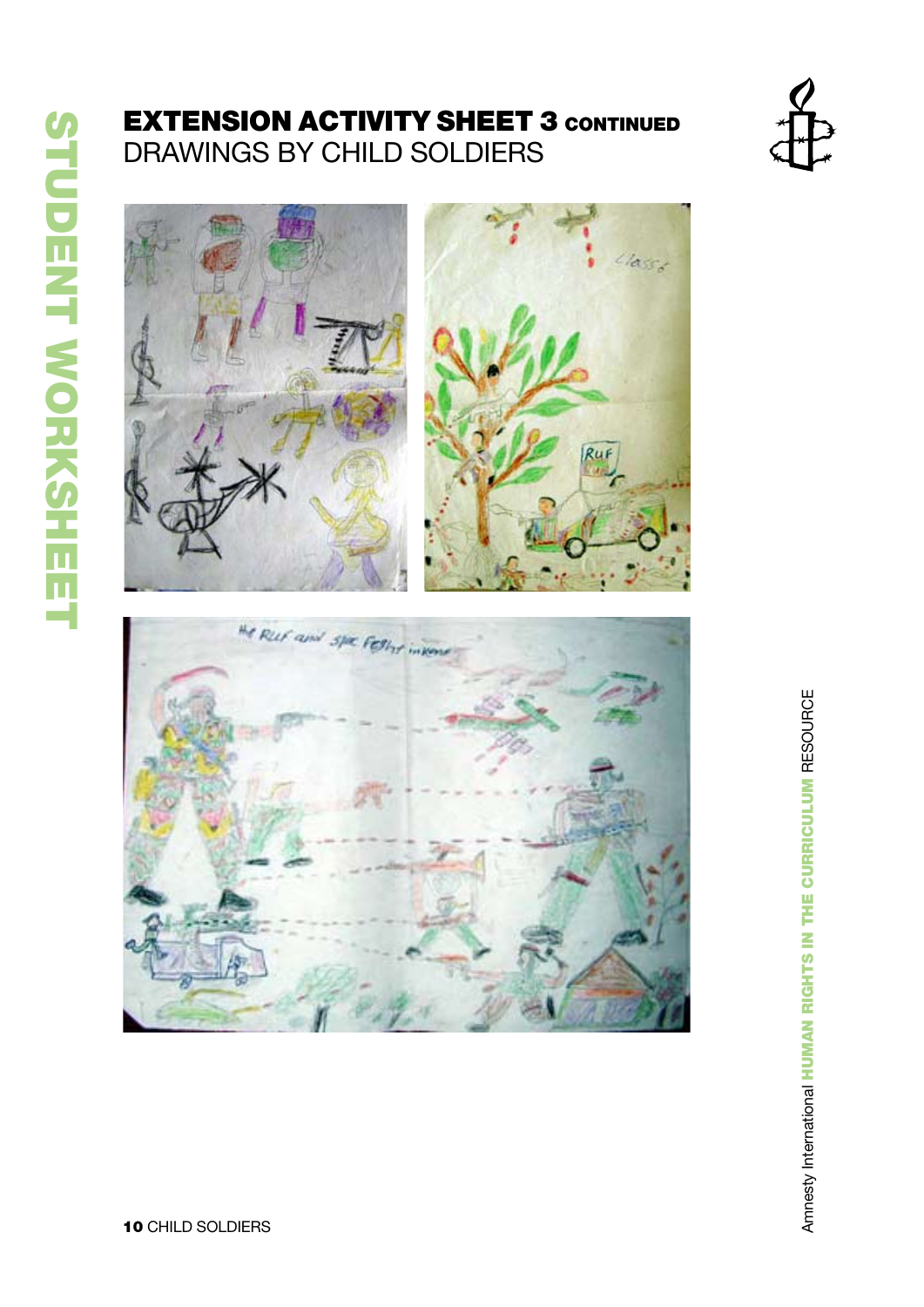# **URES**

#### **Definition of child soldiers**

The Coalition to Stop the Use of Child Soldiers considers a child soldier 'any person under the age of 18 who is a member of or attached to government armed forces or any other regular or irregular armed force or armed political group, whether or not an armed conflict exists'.

Child soldiers perform a range of tasks including participation in combat, laying mines and explosives; scouting, spying, acting as decoys, couriers or guards; training, drill or other preparations; logistics and support functions, portering, cooking and domestic labour; and sexual slavery or other recruitment for sexual purposes.

#### **The number of child soldiers globally**

Although it is impossible to accurately calculate the number of children involved in armed forces and groups, it is clear that there are many tens of thousands of child soldiers. They exist wherever there is armed conflict and their numbers fluctuate constantly. The United Nations estimates that there are 250,000-300,000 child soldiers.

(http://www.un.org/works/goingon/soldiers/goingon\_soldiers.html)

#### **Geographical spread of child soldiers**

While thousands of child soldiers have come out of fighting forces in the last five years as wars ended in countries such as Liberia, Angola and Sierra Leone, thousands more have been drawn into new conflicts, for example in Somalia, Sudan and Chad.

Between 2004 and 2007 child soldiers were involved in armed conflicts in Afghanistan, Burundi, Central Africa Republic, Chad, Colombia, Côte d'Ivoire, Democratic Republic of Congo, India, Indonesia, Iraq, Israel and the Occupied Palestinian Territories, Myanmar, Nepal, the Philippines, Somalia, Sri Lanka, Sudan, Thailand and Uganda.

#### **Why become a child soldier?**

Most child soldiers are aged between 14 and 18. While many enlist 'voluntarily', research shows that such adolescents see few alternatives to involvement in armed conflict. Some enlist as a means of survival in war-torn regions after family, social and economic structures collapse, or after seeing family members tortured or killed by government forces or armed groups. Others join up because of poverty and lack of work or educational opportunities. Many girls have reported enlisting to escape domestic servitude, violence and sexual abuse. FACTS AND F<br>
Definition of child soldie<br>
The Coalition to Stop the<br>
person under the age of 1<br>
armed forces or any other or not an<br>
armine and explosives; sco<br>
training, drill or other preproducing<br>
training, drill or othe

Forcible abductions, sometimes of large numbers of children, continue to occur in some countries. Children as young as nine have been abducted and used in combat.

#### **Girl soldiers**

There is growing recognition of girls' involvement in armed conflict. Girl soldiers are frequently subjected to rape and other forms of sexual violence as well as being involved in combat and other roles. In some cases their communities stigmatise them when they return home. Often girl soldiers are excluded from programmes for disarmament, demobilisation and reintegration for child soldiers.